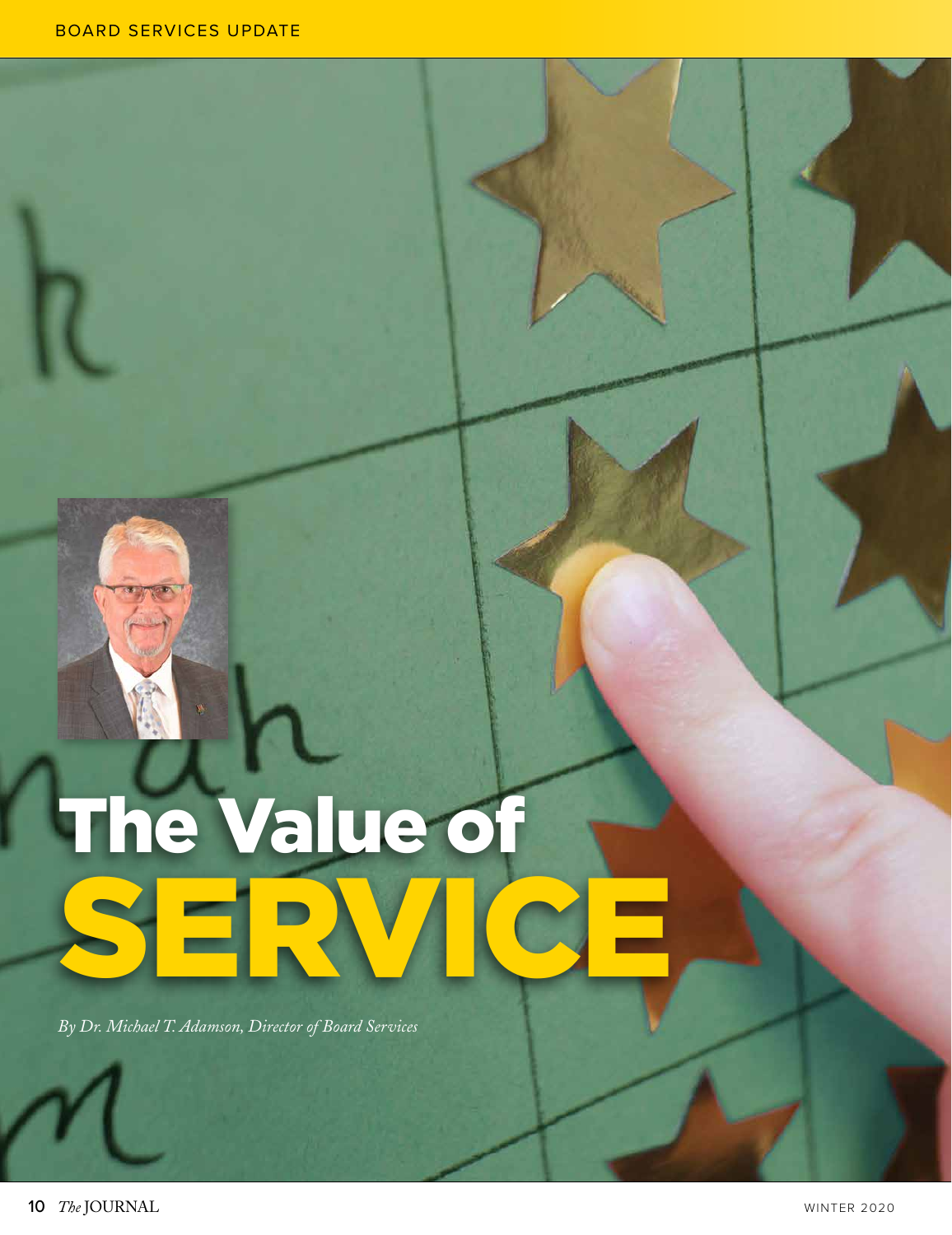**Expanding upon the theme of this issue, "The value<br>of service", it is important to identify the type of<br>service under consideration before entertaining<br>any discussion of its value. For the purposes of this partative** of service", it is important to identify the type of service under consideration before entertaining any discussion of its value. For the purposes of this narrative, and perhaps quite obviously, the service is school board service. However, apart from what might be considered the most apparent attributes of any value discussion are two perspectives from which the value of school board service might be observed. Those two viewpoints are intrinsic and extrinsic. But perhaps even more basic are the thoughts about service itself.

Years ago, gas stations used to be referred to as service stations. You would drive your vehicle alongside a fuel pump and an attendant would greet you and ask you how much gasoline you would like to have added to your fuel tank. While the gasoline was being pumped into your tank, the attendant would raise the hood and check the engine oil level, show you the dipstick reading and add more oil if necessary, and if you agreed. Then he would clean your windshield before capping off the tank and returning the nozzle to the pump. What you paid the attendant was the cost of the gasoline and any oil you may have needed. That cost included the services the attendant provided by pumping the gasoline, checking the oil level, and cleaning the windshield. Those service stations of yesterday existed to meet the basic,

essential demands of motor vehicle operation; gas, oil and an occasional windshield wiper blade. Full-service stations provided a full-time mechanic to work on your car's engine or to fix, rotate, change, balance, and align your vehicles tires. Often the patronage of one station over another depended on the type and quality of service employees provided when compared to their immediate competitors.

Service industries thrive by providing something that has real or perceived value. These providers may provide goods, but they are not involved in manufacturing. Examples of these services might mirror what we commonly regard as customer service (like the gas station attendant example above), or management providers, designers, etc. However, professional services, such as those provided by an attorney

or your tax preparer fall into this category as well as a long list of others. What may be surprising to you is that education institutions, like colleges and universities also fall into the service industry category and for the same reasons, public education does as well.

If we acknowledge the regard something has, its importance, worth, or usefulness, and then use that understanding to describe what we contribute or undertake (in some capacity), we then have the parameters for an added value discussion about service as it relates to that particular item. But asking a general question of board members regarding what they believe the value of school board service is to them, or the value it has for their

> community, while an important question, is perhaps more difficult to articulate than anyone might imagine.

As stated in the beginning of this article, one perspective of the value of service is its intrinsic value, or what can be described as good by itself. Given that thought, we would naturally refer to the attributes representing the desired outcomes commonly expected or realized through board service. Consequently, using that description, we would say that the value of board service is nonderivatively good because it does not depend upon anything else (Zimmerman & Bradley, 2019).

But, not every person realizes the same intrinsic value merely by holding the office and, to be sure, any personal sense of value

is subject to change depending on the issues in the district, the dynamics within the board and between individual members, and other circumstances that either diminish or increase the perceived value a member receives from his/her participation. This makes it somewhat difficult to discern intrinsic value or to distinguish it from selfaggrandizing, especially when sharing the personal value someone receives and that is unfortunate. Being chosen, either by appointment or election, to an important position should be a source of pride, honor, and even humility, etc. These feelings are intrinsic inasmuch as they are particularly unique to each person and because the personal value in being selected and holding office is often a contributor to individual feelings of self-worth.

**perspective of the value of service is its intrinsic value, or what can be described as good by itself.** 

**One**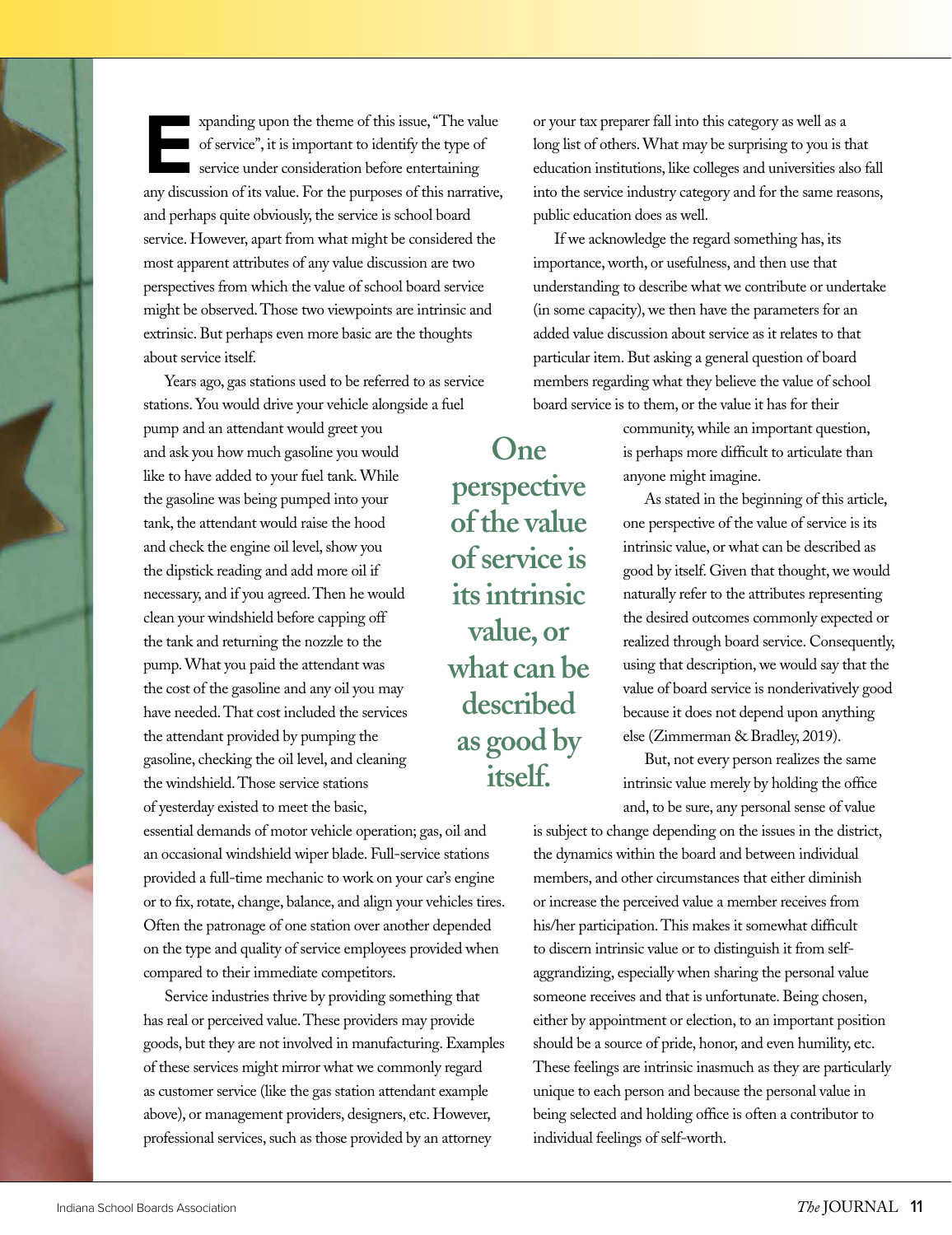Next is extrinsic value. Extrinsic value is most easily expressed as the things that are derivatively good, or in other words, things that have value "for the sake of something else to which they are related in their own way" (Zimmerman & Bradley, 2019, p. 3). It is not necessary or important to spend much time in an extrinsic value discussion and, quite honestly, after a while, it can get somewhat confusing. However, suffice it to say that extrinsic value, while often expressed as the impetus for board service, is dependent, to a great deal, upon the intrinsic value, importance or personal benefits, board members find because they choose and are chosen to align themselves in board service. The role boards

play and the visible contributions they make on behalf of public education represents the extrinsic value of board service. This value can also be appreciated by district patrons, and others who are the observers, in addition to employees, students, and others as recipients of services rendered.

In a nutshell, intrinsic value is the importance felt by an individual because of the role, position, or contribution they make individually or as part of a group; it is a personal feeling. Extrinsic value is the consequential result of the intrinsic value of the position.

Inevitably, how a board member values his/ her commitment of time and sacrifice as a member of a local school board is more about how personally rewarding the commitment proves to be. Consequently, if a board member finds personal satisfaction by doing good work

because it is necessary, because it is the right thing to do, because it reflects the best interests of students, staff, community, or all three, then the intrinsic reward, or value of board service is realized because of their role in providing the service, while the extrinsic value is appreciated by both the board member from their role as the provider and others as beneficiaries or observers of the service being provided. Understanding this goes a long way towards the answer most conscientious board members give when asked why they became board members in the first place, and more so why they have sought repeated terms of service.

Much too often the reason someone runs for a school board position is one dimensional. Perhaps the community has been divided over some high profile matter, maybe it is an issue with athletics, or it might be that they have a problem with the

superintendent, a school administrator, or a teacher; perhaps it was a referendum that split the community. Unfortunately, those onedimensional reasons are more than enough to cause board turnover but electing single-issue board members can be a larger problem for the entire district.

Being a responsible and effective school board member requires a much broader vision than any single issue or one-dimensional focus provides. Unfortunately, once the one-dimensional board member has addressed the reason s/he ran for office, any motivation to stay the course, do the greater work, or to work in concert with fellow board members to provide governance oversite

> leadership rapidly fades. They may not physically leave the board, but they seldom seek a second term and they often become the ever present, but mentally absent member.

> One often overlooked component in any discussion about the importance of sharing the value of service is how important it is to encourage others to seek the opportunity to serve. When you stop to think about it, every board member is a temporary servant. The 2019 ISBA School Board/Superintendent Profile survey showed that 46% of school board members are in their first term, 24% are in their second term, and 15% are in their third, and the remaining 15% are serving four or more terms (Indiana School Boards Association, 2019). These percentages have remained consistent over several years and, while they are slightly better than the national average, they do reflect a regular revolving door

that affects the overall governance oversight structure.

One reason for member turnover is that school board service is routinely described as a thankless job and perhaps that is the reason that just under half of all board members join the one (term) and done group. Regardless, every board member eventually retires, resigns or is unseated and someone else assumes their place at the board table. It may be that the thankless part of service is also what scares potential members away and makes current members less likely to seek additional terms. However, it is more likely that the message of intrinsic and extrinsic value realized by being a board member has not been effectively shared.

This fall, the biennial general election process will provide the framework where both incumbent and aspiring board members will again seek the privilege of serving their communities'

**The role boards play and the visible contributions they make on behalf of public education represents the extrinsic value of board service.**